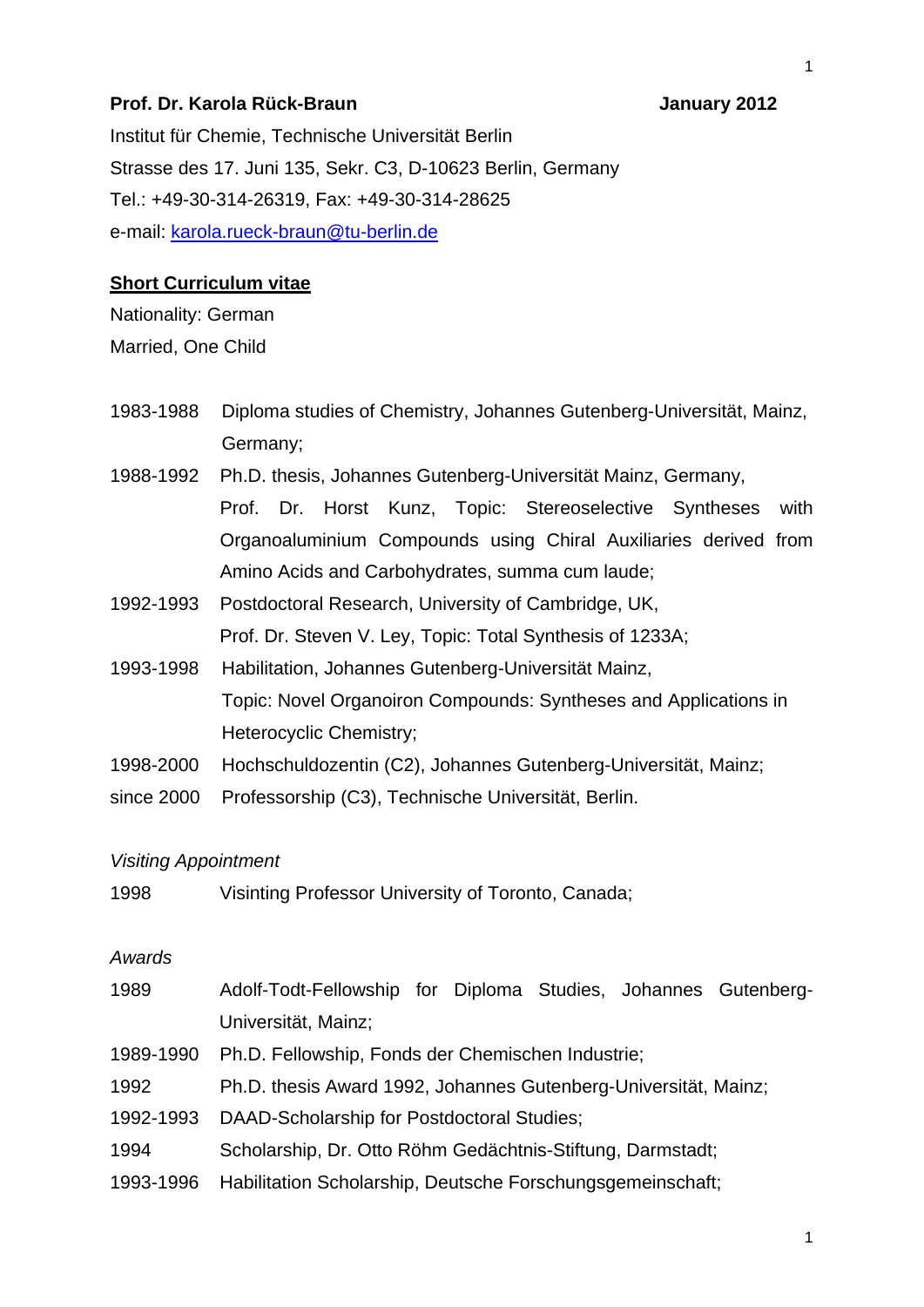| I<br>۰,<br>I |
|--------------|
|              |

## 1995 and

| 1997 | Scholarship, Emil und Paul Müller-Gedächtnis-Stiftung, Mainz;       |
|------|---------------------------------------------------------------------|
| 1997 | Scholarship, Kalkhof-Rose-Stiftung, Akademie der Wissenschaften und |
|      | der Literatur, Mainz;                                               |
| 1998 | ADUC-Habilitation Annual Award 1998, ADUC/GDCh;                     |
|      |                                                                     |

# *Offers*

2000 Universität Stuttgart and Technische Universität Berlin;

# *Scientific Affiliations*

Member, German Chemical Socienty (GDCh);

Member, American Chemical Society (ACS);

Member, SFB 498 (Collaborative Research Center, DFG: Protein-Cofactor-Interactions in Biological Processes, 2002 - 2005);

Member, GK 352 (Graduate School, DFG: synthetische, mechanistische und reaktionstechnische Aspekte von Metallkatalysatoren, 2000 - 2006);

Member, SFB 658 (Collaborative Research Center, DFG: Elementary Processes in Switches at Surfaces, 2005 - present);

Member, UniCAT, Cluster of Excellence, TU Berlin (2007-2010);

Member, BIGNSE Graduate School, TU Berlin (2007 – present);

# *Organizational Activities*

- a. Member of the Board of the "Liebig-Vereinigung für Organische Chemie", GDCh Division (2000-2003), and (2012-2015);
- b. Deputy Head of the Chemistry Department, TU Berlin (2001 2003);
- c. Speaker of the Graduiertenkolleg 352, DFG, TU Berlin (2003 2006);
- d. GDCh Continuing Education (Courses offered 2004-2011); Organic chemistry: Modern synthetic methods for organic chemists, engineers and laboratory assistants with a high practical orientation in both academia and industry);
- e. Member of the GDCh Board for Continuing Education (2004-2011);
- f. Member of the "Adolf-von-Baeyer-Denkmünze / Emil-Fischer-Medaille" Award Commission, GDCh (2008 - );
- g. Member of the International Advisory Board of European Journal of Organic Chemistry, Wiley-VCH, Weinheim (2009 - );